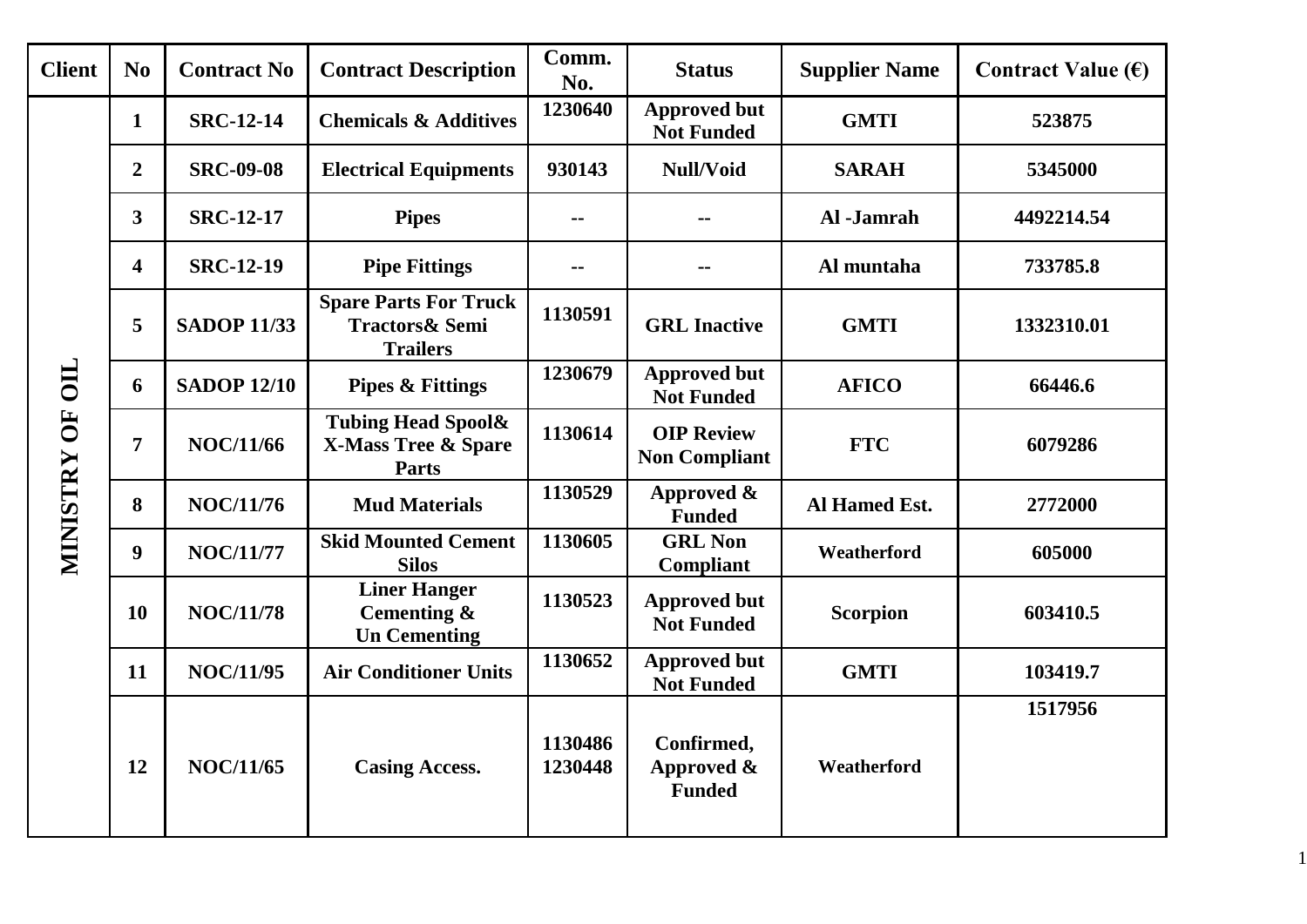| <b>Client</b>   | N <sub>o</sub> | <b>Contract No</b> | <b>Contract Description</b>                         | Comm.<br>No.       | <b>Status</b>                                | <b>Supplier Name</b> | Contract Value $(\epsilon)$ |
|-----------------|----------------|--------------------|-----------------------------------------------------|--------------------|----------------------------------------------|----------------------|-----------------------------|
|                 | 13             | <b>NOC/11/67</b>   | <b>Casing &amp; Tubing</b>                          | 1130528<br>1230456 | Approved &<br><b>Funded</b>                  | <b>MAST</b>          | 8793620                     |
|                 | 14             | <b>SOC/11/32</b>   | <b>Pipe Line Fitting &amp;</b><br><b>Valves</b>     | 1230313            | Confirmed,<br>Approved &<br><b>Funded</b>    | <b>Assariya</b>      | 276481.70                   |
|                 | 15             | <b>SOC/12/05</b>   | <b>Water Treatment</b><br><b>Chemicals</b>          | 1230365            | Confirmed,<br>Approved &<br><b>Funded</b>    | Al Arab Co.          | 509124                      |
| OIL             | 16             | SOC/09/96          | <b>Genuine Caterpillar</b><br><b>Spares</b>         | 930516             | Confirmed,<br>Approved $\&$<br><b>Funded</b> | <b>UNATRAC</b>       | 24895                       |
| OF <sub>1</sub> | 17             | SOC/09/108         | <b>Caterpillar Bulldozer</b>                        | 930446             | Confirmed,<br>Approved $\&$<br><b>Funded</b> | <b>UNATRAC</b>       | 1016400                     |
| <b>MINISTRY</b> | 18             | SOC/09/204         | <b>Diesel Generator</b>                             | 930563             | Confirmed,<br>Approved &<br><b>Funded</b>    | <b>UNATRAC</b>       | 941600                      |
|                 | 19             | SOC/08/182         | <b>Cylinder Block Gap.</b>                          | 830826             | <b>GRL Non</b><br><b>Compliant</b>           | Sara Est.            | 126318.54                   |
|                 | 20             | SOC/08/252         | <b>Spare Parts For Pipe</b><br>Layer                | 830839             | <b>Lapsed</b>                                | Al muntaha           | 303394.08                   |
|                 | 21             | <b>SOC/09/97</b>   | <b>New Caterpillar</b><br>Package                   | 930518             |                                              | <b>FTC</b>           | 2560800                     |
|                 | 22             | SOC/09/122         | <b>Spare Parts For Engine</b><br><b>Caterpillar</b> | 930391             | --                                           | <b>S.E.I.E.</b>      | 96347.78                    |
|                 | 23             | SOC/11/61          | <b>Storage Tank For Fuel</b><br><b>Tank</b>         |                    | --                                           | <b>GMTI</b>          | 1023779.9                   |
|                 | 24             | <b>SOC/11/64</b>   | <b>Instruments For Land</b><br><b>Surveying</b>     | 1130519            | <b>GRL</b> Inactive                          | <b>Rahaf</b>         | 111933.63                   |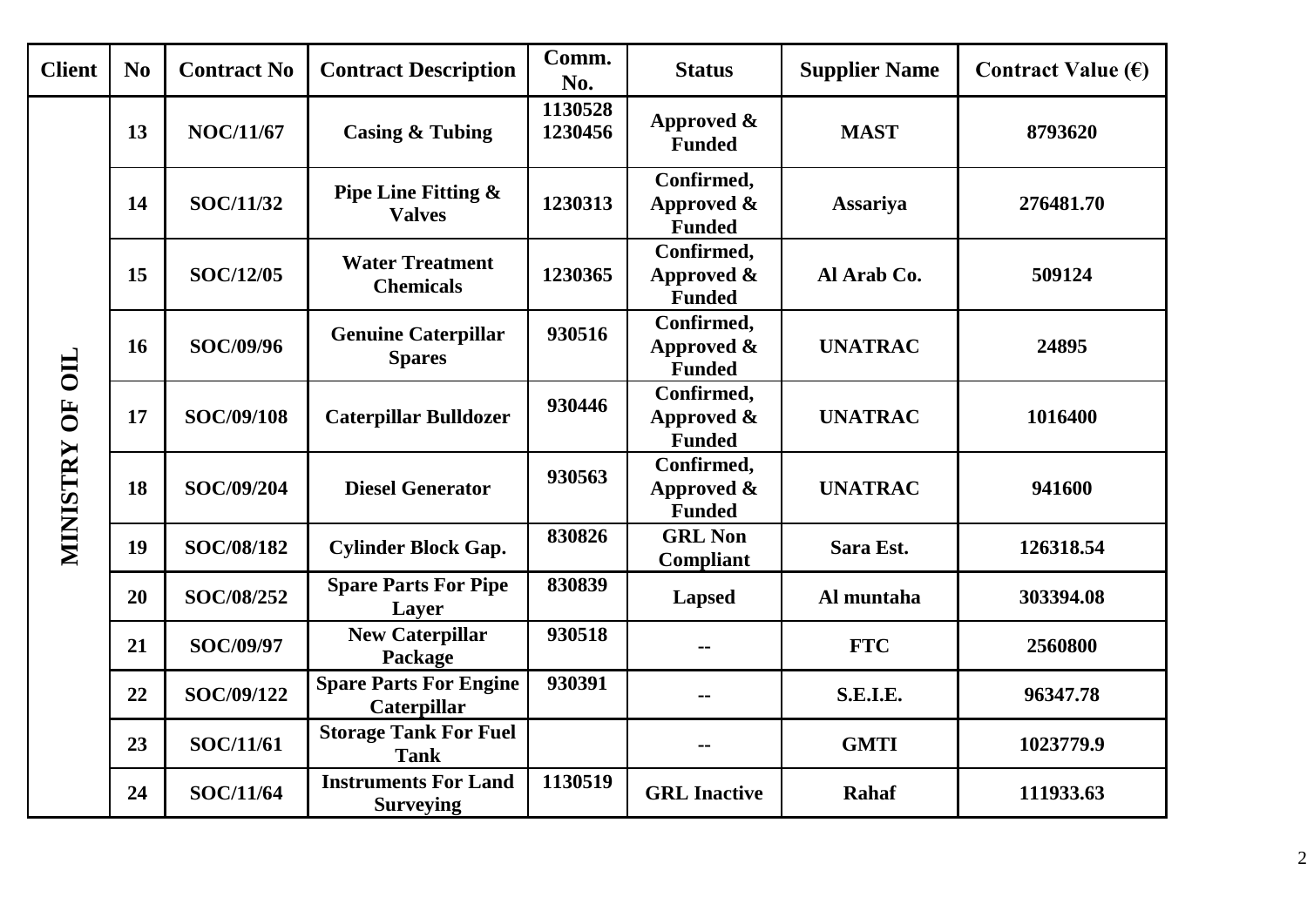| <b>Client</b>   | N <sub>0</sub> | <b>Contract No</b> | <b>Contract Description</b>                                | Comm.<br>No. | <b>Status</b>                      | <b>Supplier Name</b> | Contract Value $(\epsilon)$ |
|-----------------|----------------|--------------------|------------------------------------------------------------|--------------|------------------------------------|----------------------|-----------------------------|
|                 | 25             | SOC/11/66          | <b>Lattice Tower</b>                                       | 1130524      | <b>Inactive</b>                    | <b>AFICO</b>         | 340435.92                   |
|                 | 26             | <b>SOC/11/68</b>   | <b>Equipment Of Elect.</b><br><b>System</b>                | 1130517      | <b>Inactive</b>                    | <b>FTC</b>           | 351395                      |
|                 | 27             | <b>SOC/11/71</b>   | <b>Cementing &amp; Acidizing</b><br><b>Pumping Unit</b>    | 1130520      | <b>GRL Non</b><br><b>Compliant</b> | <b>SARAH</b>         | 2211770                     |
|                 | 28             | SOC/11/73          | <b>Mobile Workshop</b><br><b>With Crane</b>                | 1130522      | <b>Inactive</b>                    | Al muntaha           | 302939.24                   |
|                 | 29             | <b>SOC/11/77</b>   | Logging Equip. &<br><b>Wire Line Tools</b>                 | 1130521      | <b>GRL Non</b><br>Compliant        | <b>Rahaf</b>         | 2402928.2                   |
|                 | 30             | <b>SOC/11/83</b>   | <b>Field Oil Well</b><br><b>Production</b>                 | 1130625      | <b>Non Compliant</b>               | <b>S.E.I.E.</b>      | 859254                      |
| MINISTRY OF OIL | 31             | SOC/12/06          | <b>Motor Grader</b>                                        | 1230364      | <b>GRL Non</b><br>Compliant        | <b>GMTI</b>          | 523647.05                   |
|                 | 32             | <b>SOC/12/08</b>   | <b>Spare Parts For Heavy</b><br><b>Trucks</b>              | 1230373      | <b>GRL Non</b><br>Compliant        | <b>Scorpion</b>      | 1322720.52                  |
|                 | 33             | <b>SOC/12/11</b>   | Cementing $\&$<br><b>Oxidizing Pumping</b><br><b>Units</b> | 1230547      | <b>Non Compliant</b>               | <b>MFME</b>          | 2398000                     |
|                 | 34             | <b>SOC/12/17</b>   | <b>Submersible Pumps</b>                                   | 1230525      | <b>GRL Non</b><br>Compliant        | <b>Al Hamed</b>      | 30624                       |
|                 | 35             | <b>SOC/12/42</b>   | <b>Valves</b>                                              | 1230700      | <b>Non Compliant</b>               | <b>AFICO</b>         | 222385.16                   |
|                 | 36             | SOC/12/34          | <b>Logging Equipment</b><br><b>&amp;Wire Line Tools</b>    | 1230680      | <b>GRL Non</b><br><b>Compliant</b> | <b>FTC</b>           | 312435.59                   |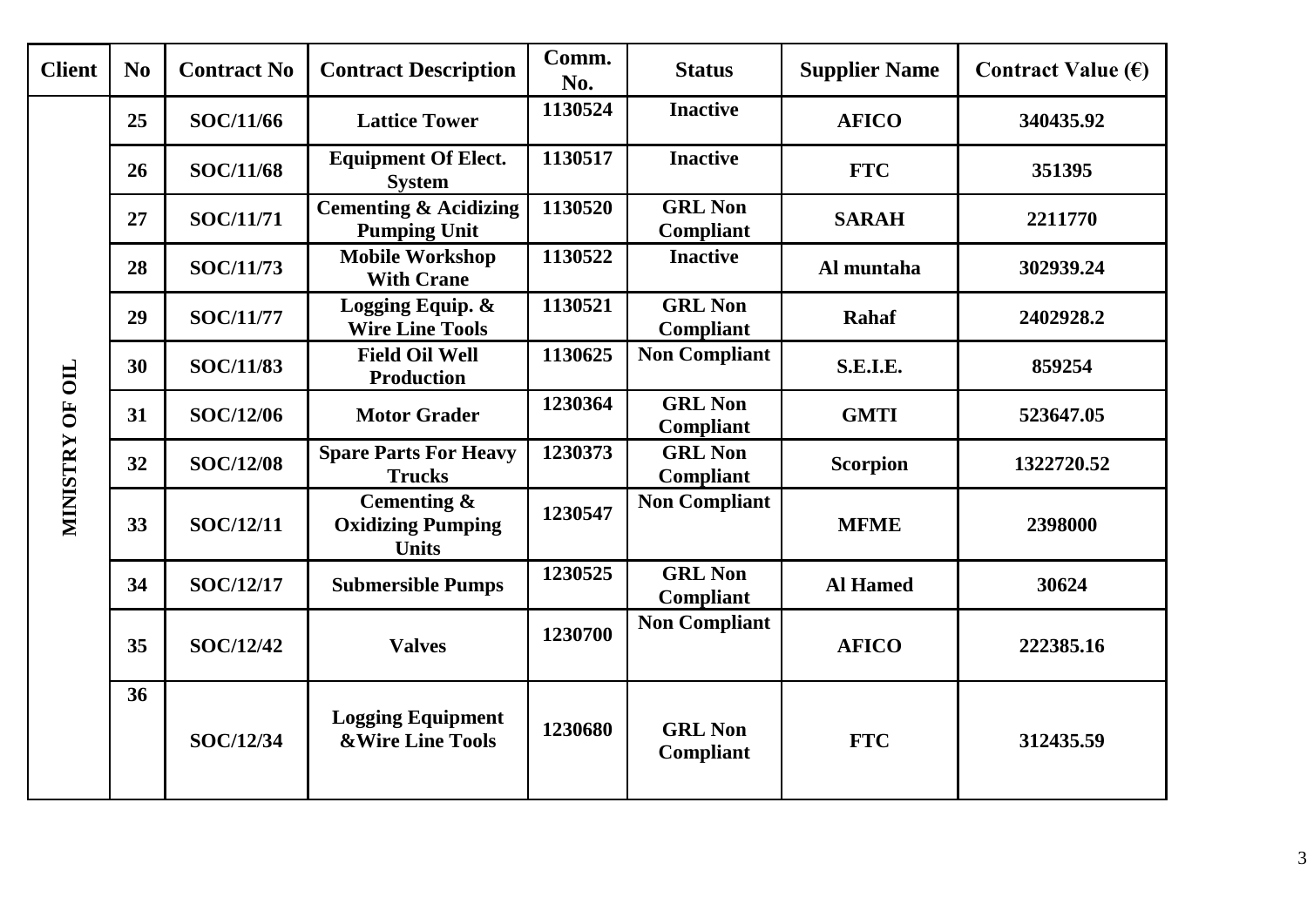| <b>Client</b>   | N <sub>0</sub> | <b>Contract No</b> | <b>Contract Description</b>                                                       | Comm.<br>No. | <b>Status</b>                             | <b>Supplier Name</b> | Contract Value $(\epsilon)$ |
|-----------------|----------------|--------------------|-----------------------------------------------------------------------------------|--------------|-------------------------------------------|----------------------|-----------------------------|
|                 | 37             | <b>SOC/12/35</b>   | <b>Units &amp;Spares For</b><br><b>Depots Loading</b><br><b>Platform</b>          | 1230681      | <b>Non Compliant</b>                      | <b>Scorpion</b>      | 308000                      |
|                 | 38             | <b>SOC/12/37</b>   | <b>Truck Tractor With</b><br><b>Silo Cement Trailer</b>                           | 1230698      | <b>OIP Review</b>                         | <b>Al Hamed</b>      | 261800                      |
|                 | 39             | <b>SOC/12/38</b>   | <b>Sand Sucker Mobile</b><br><b>Truck With Spares &amp;</b><br><b>Accessories</b> | 1230699      | <b>GRL Non</b><br><b>Compliant</b>        | <b>GMTI</b>          | 701797.8                    |
|                 | 40             | NR/12/06           | <b>Vehicles / Stations</b>                                                        | 1230375      | <b>Inactive</b>                           | <b>S.E.I.E.</b>      | 230550                      |
|                 | 41             | NR/12/07           | <b>Vehicles/Pickups</b>                                                           | 1230376      | <b>Inactive</b>                           | <b>FTC</b>           | 315660                      |
| MINISTRY OF OIL | 42             | NR/11/108          | <b>Diesel Generators</b>                                                          | 1130530      | <b>Non Compliant</b>                      | <b>AFICO</b>         | 6145700                     |
|                 | 43             | NR/11/109          | <b>Control &amp; Instruments</b><br><b>Materials</b>                              | 1230601      | Null/Void                                 | <b>MEC</b>           | 103015                      |
|                 | 44             | DR/12/36           | Low & Medium<br><b>Voltage Switch Gear</b>                                        | 1230441      | <b>Non Compliant</b>                      | <b>Schineider</b>    | 113608                      |
|                 | 45             | DR/11/64           | <b>Tube Expander</b>                                                              | 1230457      | Confirmed,<br>Approved &<br><b>Funded</b> | <b>Web Overseas</b>  | 49648                       |
|                 | 46             | <b>IDC/12/03</b>   | <b>Hydraulic Truck</b><br><b>Crane</b>                                            | 1230372      | <b>Inactive</b>                           | <b>JEMMIS</b>        | 3685770                     |
|                 | 47             | <b>IDC/12/04</b>   | <b>Tractive Unit With</b><br><b>Low Bed Trailer</b>                               | 1230374      | <b>Inactive</b>                           | <b>JEMMIS</b>        | 1110780                     |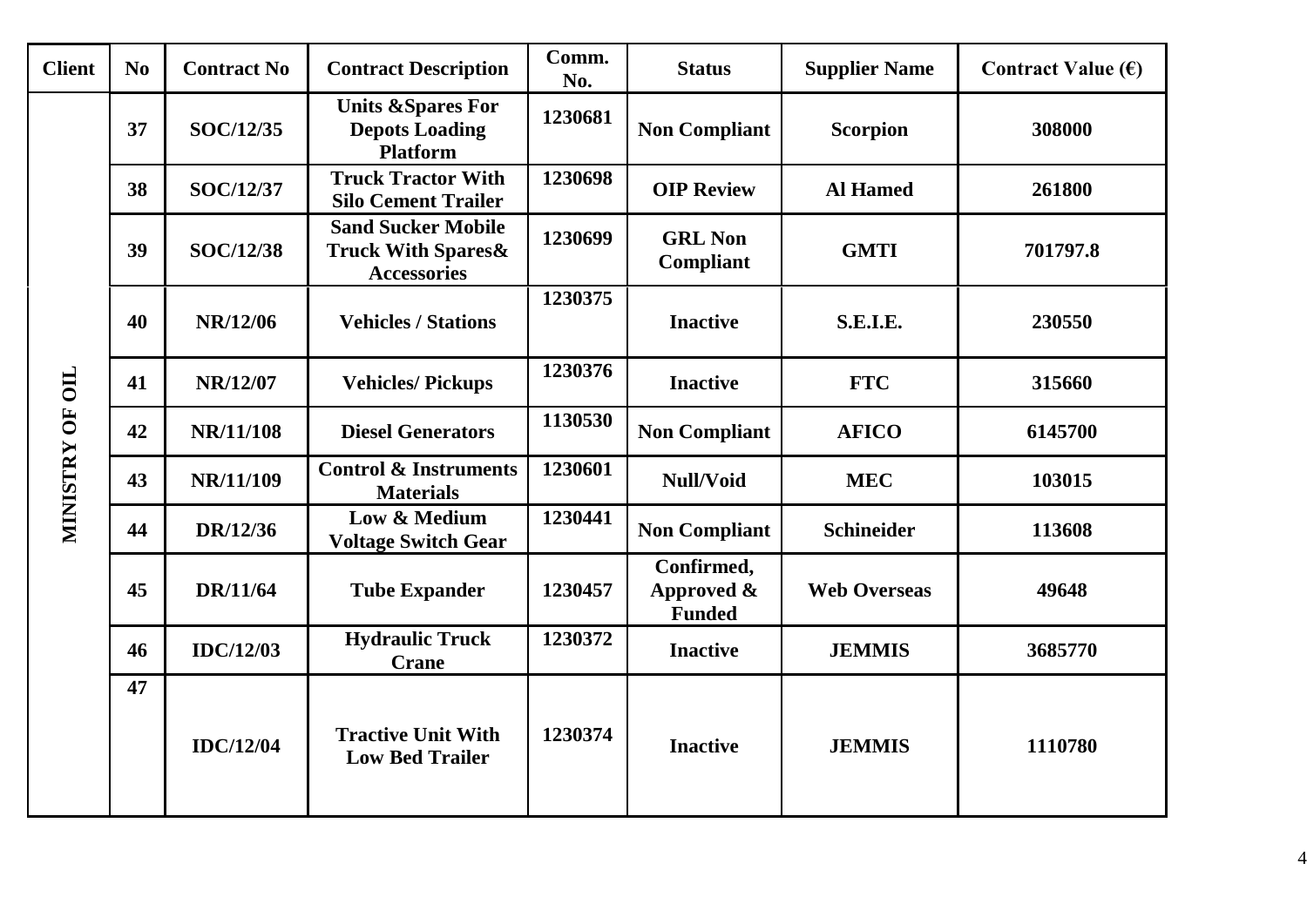| <b>Client</b>                    | N <sub>0</sub> | <b>Contract No</b> | <b>Contract Description</b>                        | Comm.<br>No. | <b>Status</b>                            | <b>Supplier Name</b> | Contract Value $(\epsilon)$ |
|----------------------------------|----------------|--------------------|----------------------------------------------------|--------------|------------------------------------------|----------------------|-----------------------------|
|                                  | 48             | <b>OEC/12/07</b>   | <b>Fuel Tanker Truck</b>                           | 1230748      | <b>Non Compliant</b>                     | <b>SARAH</b>         | 524700                      |
|                                  | 49             | <b>OEC/12/11</b>   | <b>Cargo Truck with</b><br><b>Cranes</b>           |              | <b>Non Registered</b>                    | <b>Al Hamed</b>      | 330000                      |
|                                  | 50             | GF/11/40           | <b>Plate For Log Tanks</b>                         | 1130396      | <b>OIP Review</b>                        | <b>GMTI</b>          | 7429263.6                   |
| $\overline{\text{III}}$          | 51             | GF/12/14           | <b>Fire Fighting Truck</b>                         | 1230747      | <b>Non Compliant</b>                     | <b>NADCO</b>         | 974050                      |
| $\overline{\mathbf{5}}$          | 52             | GF/06/80           | <b>LPG Cylinders</b>                               | 631090       | Approved &<br><b>Funded</b>              | <b>FTC</b>           | 5153100                     |
| <b>MINISTRY</b>                  | 53             | GF/09/31           | <b>COOLING SYSTEM</b>                              | 930091       | <b>OIP Approved</b>                      | <b>Sharia Co</b>     | 98170.6                     |
|                                  | 54             | GF/09/46           | <b>LPG Cylinders</b>                               | 930089       | Approved &<br><b>Funded</b>              | <b>S.E.I.E.</b>      | 11059200                    |
|                                  | 55             | GF/09/54           | <b>Steel for LPG</b>                               | 930514       | Approved &<br><b>Funded</b>              | <b>Rahaf</b>         | 815004                      |
|                                  | 56             | GF/09/56           | <b>LPG Cylinders</b>                               | 930515       | Approved &<br><b>Funded</b>              | <b>FTC</b>           | 6656087.5                   |
|                                  | 57             | GF/09/24           | <b>LPG Cylinders</b>                               | 930090       | <b>OIP Approved</b>                      | <b>GTMI</b>          | 11059200                    |
|                                  | 58             | $12-A-610$         | <b>Diesel Generator With</b><br><b>Accessories</b> | 1200523      | <b>Approved but</b><br><b>Not Funded</b> | <b>FTC</b>           | 6420380                     |
| MINISTRY OF<br><b>IRRIGATION</b> | 59             | $12 - A - 630$     | <b>Steel Pipes For Pumps</b>                       | 1201592      | <b>Approved but</b><br><b>Not Funded</b> | <b>SARAH</b>         | 752000                      |
|                                  | 60             | $13-A-644$         | <b>Casing Pipes And</b><br><b>Accessories</b>      | 1300356      | <b>Approved but</b><br><b>Not Funded</b> | <b>AFICO</b>         | 117225                      |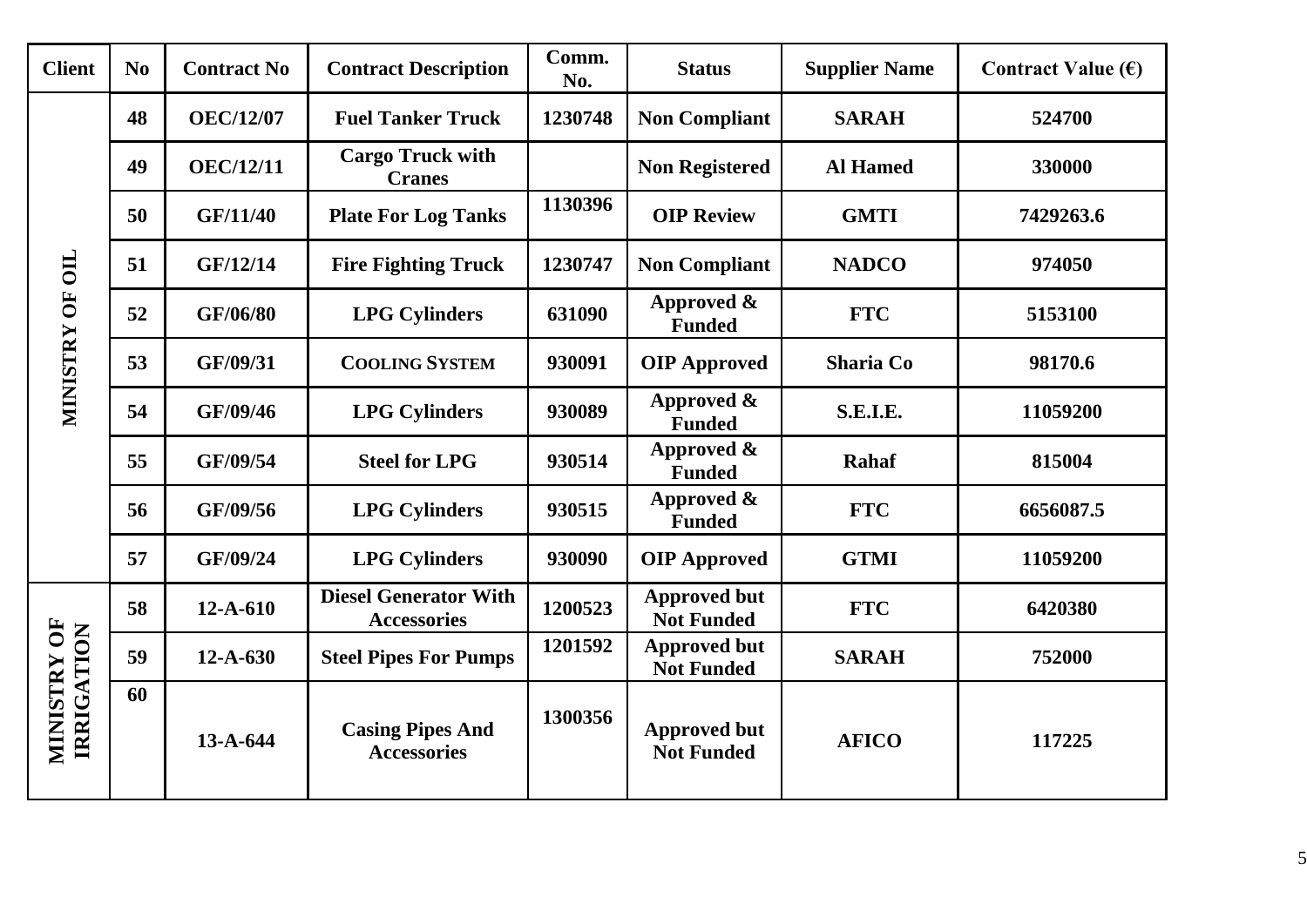| <b>Client</b>         | N <sub>0</sub> | <b>Contract No</b> | <b>Contract Description</b>                    | Comm.<br>No. | <b>Status</b>                            | <b>Supplier Name</b> | Contract Value $(\epsilon)$ |
|-----------------------|----------------|--------------------|------------------------------------------------|--------------|------------------------------------------|----------------------|-----------------------------|
| <b>IRRIGA</b><br>TION | 61             | $12-A-629$         | <b>Mobile Crane</b><br><b>TADANO</b>           | 1201923      | <b>Non Compliant</b>                     | Al muntaha           | 828943.5                    |
|                       | 62             | 11/W/16            | Ductile Iron Pipes &<br><b>Fittings</b>        | 1102020      | <b>Approved but</b><br><b>Not Funded</b> | <b>SARAH</b>         | 31570000                    |
|                       | 63             | $10-W-42$          | <b>Ductile Iron Pipes</b>                      | 1002244      | <b>OIP Review</b>                        | <b>FTC</b>           | 31790000                    |
|                       | 64             | 11/W/7             | <b>Cesspool Emptier</b><br><b>Tanker</b>       | 1101977      | <b>Inactive</b>                          | <b>GMTI</b>          | 3630000                     |
| MINISTRY OF INTERIOR  | 65             | 11/W/52            | <b>Cesspit Jetting Units</b>                   | 1101976      | <b>Inactive</b>                          | <b>Scorpion</b>      | 1732500                     |
|                       | 66             | $12-W-53$          | <b>Horizontal End-</b><br><b>Suction Pumps</b> | 1201676      | <b>Non Compliant</b>                     | Al Jamrah            | 962500                      |
|                       | 67             | 11-SA/W-305        | <b>Manathra Water</b><br>Project               | 1102059      | <b>Non Compliant</b>                     | <b>Rahaf</b>         | 4510000                     |
|                       | 68             | 11-SA/W-308        | <b>Al-Makhool Water</b><br>Project             | 1102065      | <b>OIP Review</b>                        | <b>Cofrapex</b>      | 7700000                     |
|                       | 69             | 51                 | <b>Reverse Osmosis</b>                         | 901056       | <b>GRL Non</b><br>Compliant              | <b>AGC</b>           | 3113000                     |
|                       | 70             | 11-SA/W-312        | <b>Al-Samawa Water</b><br>Project              | 1102067      | <b>Non Compliant</b>                     | Al muntaha           | 29700000                    |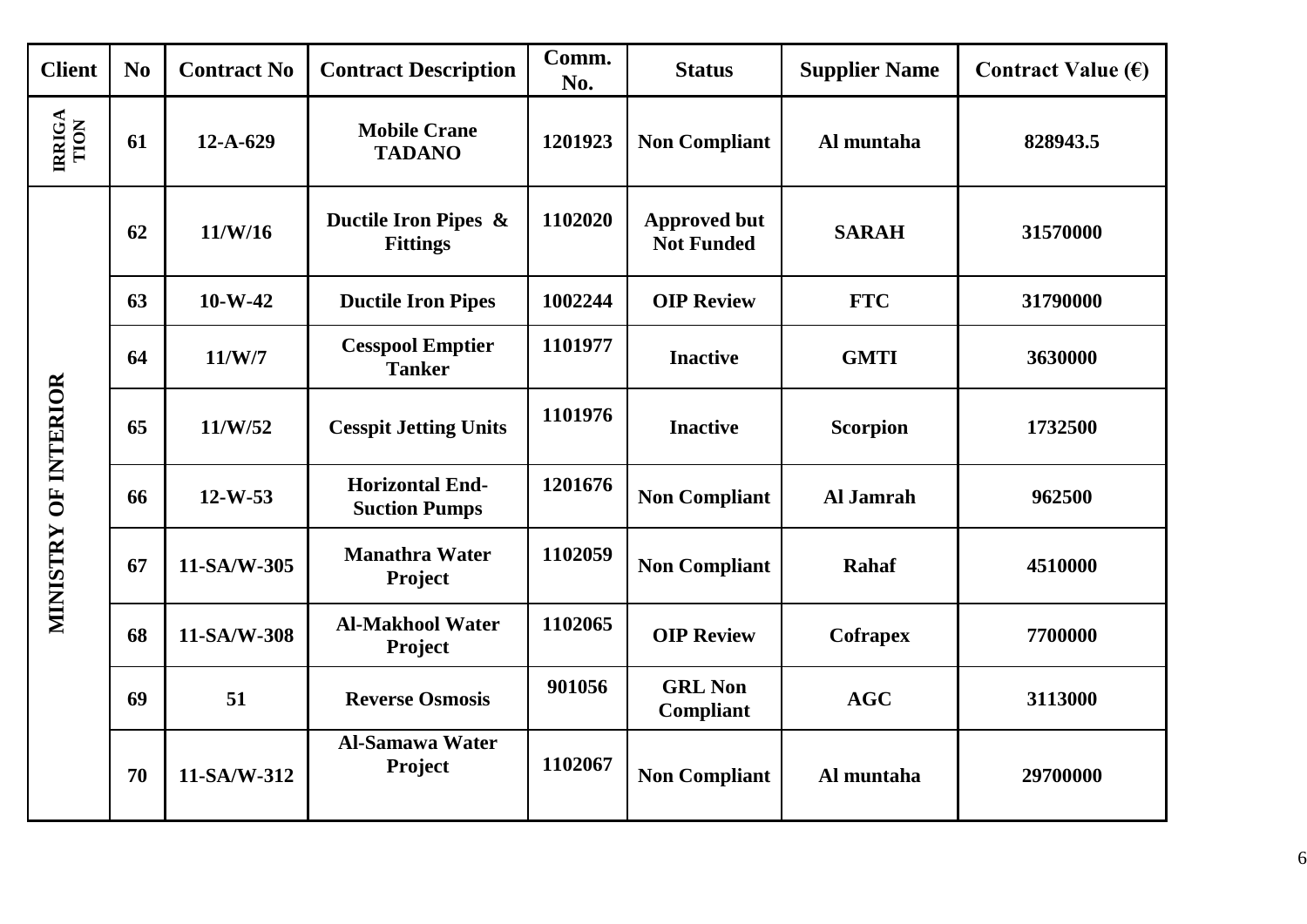| <b>Client</b>                                                 | N <sub>0</sub> | <b>Contract No</b> | <b>Contract Description</b>                            | Comm.<br>No. | <b>Status</b>                             | <b>Supplier Name</b> | Contract Value $(\epsilon)$ |
|---------------------------------------------------------------|----------------|--------------------|--------------------------------------------------------|--------------|-------------------------------------------|----------------------|-----------------------------|
| <b>INTERIOR</b><br><b>MINISTRY</b><br>$\overline{\mathbf{C}}$ | 71             | 73                 | <b>Door Project</b>                                    | 901057       | <b>Non Compliant</b>                      | <b>GMTI</b>          | 12375000                    |
|                                                               | 72             | 74                 | <b>Fallouja Project</b>                                | 901058       | <b>Non Compliant</b>                      | <b>FTC</b>           | 26400000                    |
| <b>MINIS</b><br><b>TRY</b><br>OF<br><b>JUSTI</b><br>CE        | 73             | 2000/G/12/6        | <b>Continuous A3</b><br><b>Computer Paper</b>          | 1201112      | <b>Approved but</b><br><b>Not Funded</b>  | <b>Cofrapex</b>      | 563200                      |
|                                                               | 74             | YS/11/05           | <b>Compact Cabin Lorry</b>                             | 1101648      | <b>Approved but</b><br><b>Not Funded</b>  | AGC                  | 733150                      |
| <b>BOARD OF</b><br><b>YOUTH &amp;<br/>SPORTS</b>              | 75             | <b>YS/11/08</b>    | <b>Tartan Sport System</b>                             | 1101758      | Confirmed,<br>Approved &<br><b>Funded</b> | <b>AFICO</b>         | 478720                      |
| <b>RELIGI</b><br>OUS                                          | 76             | 12-RA-003          | <b>Air Conditioner</b><br><b>Window Type</b>           | 1200774      | <b>Approved but</b><br><b>Not Funded</b>  | Rahaf                | 429000                      |
|                                                               | 77             | 12-M-779           | <b>Automatic Blood</b><br><b>Culture System</b>        | 1201203      | <b>GRL Non</b><br><b>Compliant</b>        | <b>Al Hamed</b>      | 2605003.5                   |
| <b>HEALTH</b>                                                 | 78             | 12-M-780           | Mini API                                               | 1201202      | <b>GRL Non</b><br>Compliant               | S.E.I.E.             | 624229.1                    |
| MINISTRY OF                                                   | 79             | 12-SA/M-003        | <b>Building Of Specialized</b><br><b>Dental Center</b> | 1201922      | <b>Non Compliant</b>                      | <b>FTC</b>           | 6406400                     |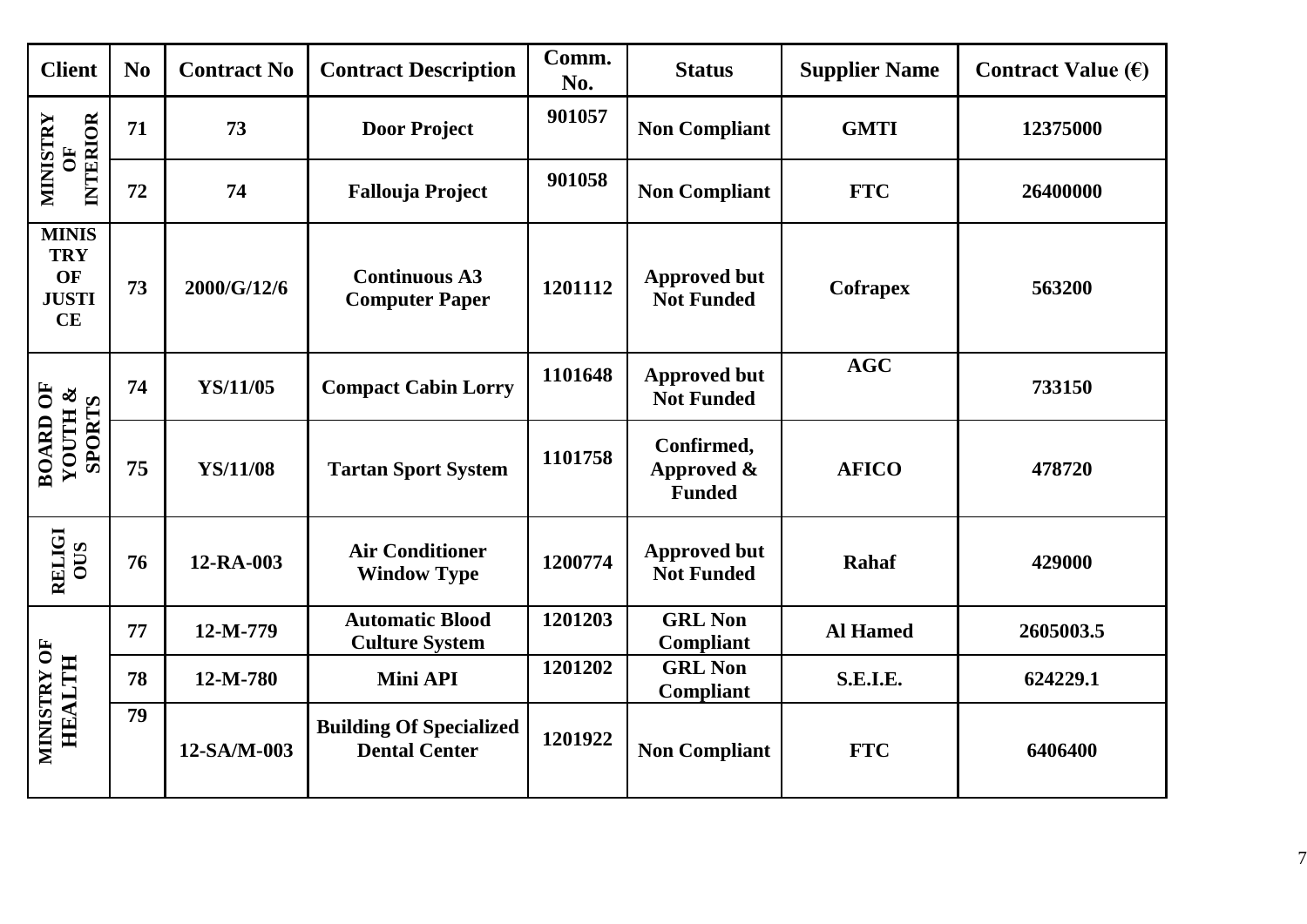| <b>Client</b>                              | N <sub>0</sub> | <b>Contract No</b>     | <b>Contract Description</b>                                         | Comm.<br>No. | <b>Status</b>                            | <b>Supplier Name</b> | Contract Value $(\epsilon)$ |
|--------------------------------------------|----------------|------------------------|---------------------------------------------------------------------|--------------|------------------------------------------|----------------------|-----------------------------|
| <b>MAYO</b><br><b>RALIT</b><br>$\mathbf Y$ | 80             | 11-W-588               | <b>Truck Mixer</b>                                                  | 1102046      | <b>Inactive</b>                          | <b>SARAH</b>         | 7854673                     |
| LABOR                                      | 81             | $11 - R - 008$         | <b>Diesel Generators Sets</b>                                       | 1102082      | <b>Non Compliant</b>                     | Al muntaha           | 2159401                     |
| <b>EDUC</b><br><b>ATION</b>                | 82             | $12-E-010$             | <b>System For Printing</b><br>Diagrams &<br><b>Educational Aids</b> | 1201600      | <b>GRL Non</b><br><b>Compliant</b>       | <b>MFME</b>          | 1120000                     |
|                                            | 83             | 574/2002<br>11/H/574   | <b>Carbon Steel Pipes</b>                                           | 1101914      | <b>Approved but</b><br><b>Not Funded</b> | <b>AFICO</b>         | 1320000                     |
| & MINERALS                                 | 84             | 1/M/11/ZAJ<br>11-H-583 | Soda Ash                                                            | 1101992      | <b>Approved but</b><br><b>Not Funded</b> | Al Hawamdeh          | 1128600                     |
|                                            | 85             | 11/H/538               | <b>Chillers, Pumps And</b><br><b>Spare Parts</b>                    | 1101633      | <b>Approved but</b><br><b>Not Funded</b> | <b>FTC</b>           | 893562.12                   |
|                                            | 86             | 11/H/551               | <b>Chillers And Spare</b><br><b>Parts</b>                           | 1101649      | <b>Approved but</b><br><b>Not Funded</b> | <b>S.E.I.E.</b>      | 339565.6                    |
|                                            | 87             | 12/IND/081             | <b>Mercedes Benz Actors</b><br><b>Truck</b>                         | 1200766      | <b>Non Compliant</b>                     | <b>Al Hamed</b>      | 8523900                     |
| MINISTRY OF INDUSTRY                       | 88             | 12/IND/115             | <b>Stentering Machine</b>                                           | 1201599      | <b>Non Compliant</b>                     | <b>Scorpion</b>      | 358285                      |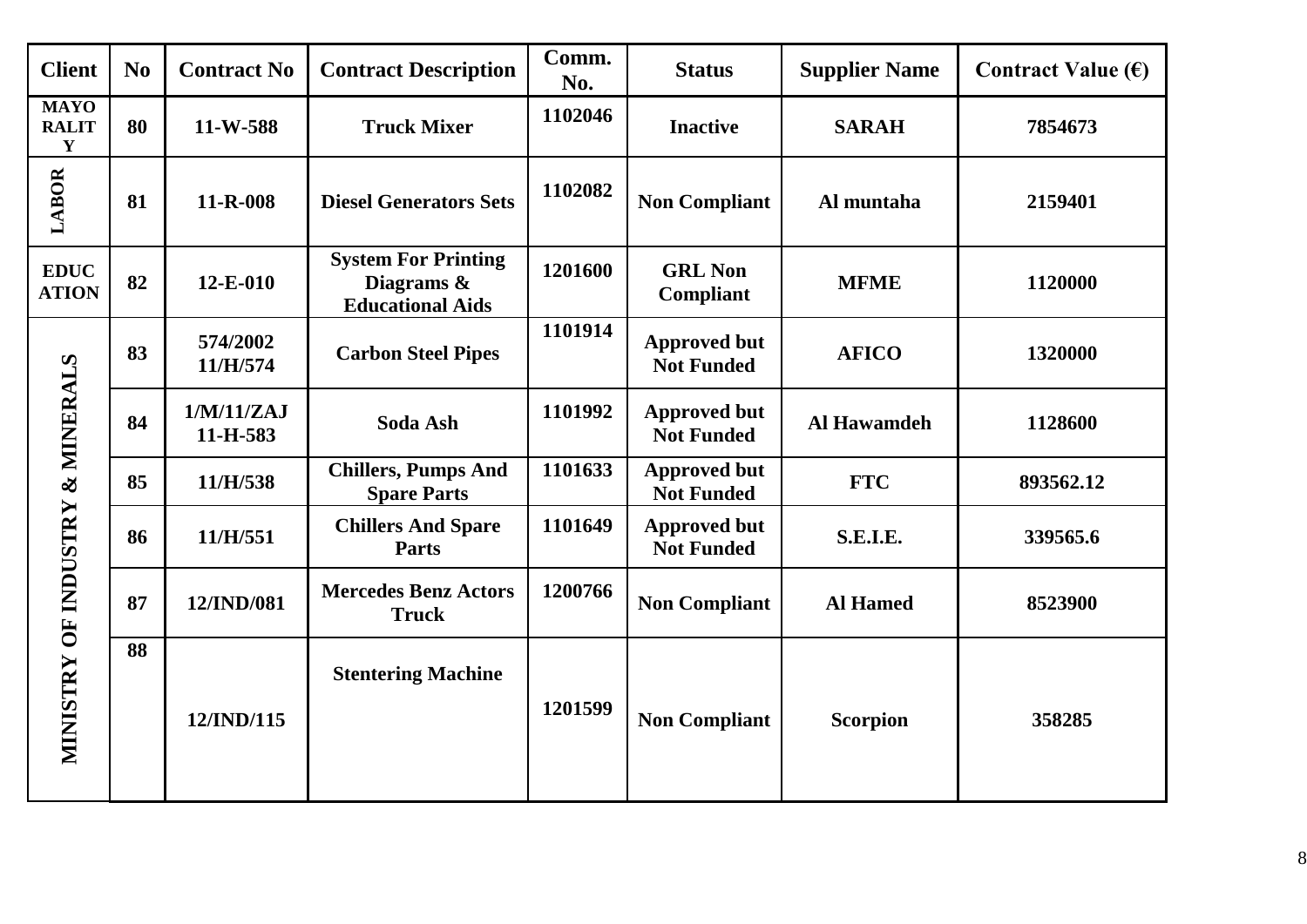| <b>Client</b>                    | N <sub>0</sub> | <b>Contract No</b>                     | <b>Contract Description</b>                    | Comm.<br>No. | <b>Status</b>                            | <b>Supplier Name</b> | Contract Value $(\epsilon)$ |
|----------------------------------|----------------|----------------------------------------|------------------------------------------------|--------------|------------------------------------------|----------------------|-----------------------------|
| WICI<br>TRANSP<br>ORTATI<br>Y OF | 89             | $11 - T - 055$                         | <b>Spare Parts For</b><br><b>Mercedes</b>      | 1100325      | <b>Approved but</b><br><b>Not Funded</b> | <b>SARAH</b>         | 576418                      |
|                                  | 90             | $12 - T - 040$                         | <b>Grain Ship Unloader</b>                     | 1200768      | <b>OIP Review</b>                        | <b>GMTI</b>          | 4473445                     |
|                                  | 91             | <b>MOU/X1/242/</b><br>2002             | <b>Hydraulic Mobile</b><br><b>Crane</b>        | 1101241      | <b>GRL</b> Inactive                      | Al muntaha           | 1221485.03                  |
| MINISTRY OF<br><b>HOUSING</b>    | 92             | <b>MOU/X1/248/</b><br>2002             | <b>Mercedes Truck</b><br><b>Tractor</b>        | 1101242      | <b>GRL Non</b><br>Compliant              | <b>S.E.I.E.</b>      | 853822                      |
|                                  | 93             | <b>MOU/X1/249/</b><br>2002             | <b>Mercedes Diesel Truck</b><br><b>Tractor</b> | 1101243      | <b>GRL</b><br><b>Processing</b>          | <b>Al Hamed</b>      | 1019912.22                  |
|                                  | 94             | M/820/2001<br>$10-A-064$               | <b>Generating Sets</b>                         | 1002093      | <b>Approved but</b><br><b>Not Funded</b> | Rafah                | 910800                      |
|                                  | 95             | M/922/2002<br>$11-A-110$               | <b>Submersible Pumps</b>                       | 1102043      | <b>Approved but</b><br><b>Not Funded</b> | <b>AFICO</b>         | 643940                      |
|                                  | 96             | M(MOU)/100<br>8/2002<br>$12 - A - 062$ | <b>Pumps Sets</b>                              | 1201684      | <b>Approved but</b><br><b>Not Funded</b> | Rafah                | 4707862.5                   |
| <b>MINISTRY OF AGRICULTURE</b>   | 97             | M<br>(MOU)/982/02<br>$12 - A - 037$    | <b>Combine Harvest Type</b><br><b>Claas</b>    | 1200771      | <b>Approved but</b><br><b>Not Funded</b> | S.E.I.E.             | 3071065.5                   |
|                                  | 98             | M/907/2002<br>11-A-095                 | <b>Generating Sets Power</b>                   | 1101652      | <b>Lapsed</b>                            | <b>AFICO</b>         | 1089000                     |
|                                  | 99             | M/888/2002<br>$11-A-76$                | <b>Solid Sprinkler</b><br><b>Irrigation</b>    | 1101912      | <b>GRL Non</b><br>Compliant              | <b>Al Hamed</b>      | 5214000                     |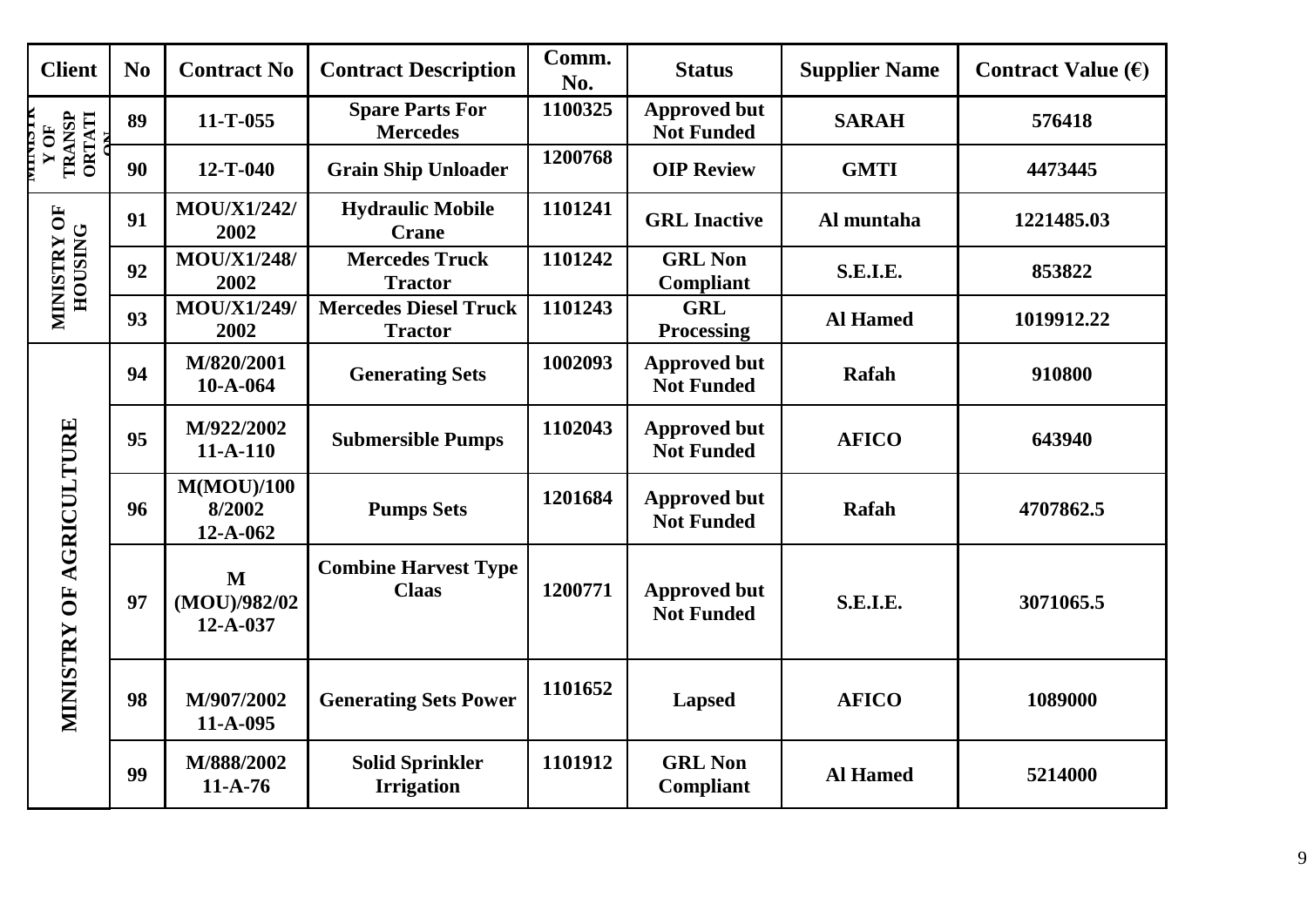| <b>Client</b>                  | N <sub>0</sub> | <b>Contract No</b>                        | <b>Contract Description</b>                           | Comm.<br>No. | <b>Status</b>                            | <b>Supplier Name</b> | Contract Value $(\epsilon)$ |
|--------------------------------|----------------|-------------------------------------------|-------------------------------------------------------|--------------|------------------------------------------|----------------------|-----------------------------|
|                                | 100            | SP(MOU)<br>118/2002<br>$11-A-133$         | <b>Spare Parts For</b><br><b>Generating Set Power</b> | 1101913      | <b>Inactive</b>                          | <b>SARAH</b>         | 217800                      |
|                                | 101            | 12-A-009                                  | <b>Corn Silos</b>                                     | 1101915      | <b>Inactive</b>                          | Combria              | 10285000                    |
| <b>MINISTRY OF AGRICULTURE</b> | 102            | <b>SP(MOU)/142</b><br>/2002<br>12-A-034   | <b>Spare Parts For Corn</b><br><b>Silos</b>           | 1201279      | <b>GRL Non</b><br>Compliant              | Combria              | 550000                      |
|                                | 103            | <b>M/(MOU)/996</b><br>/2002<br>$12-A-050$ | <b>Pump Set</b>                                       | 1201201      | <b>Inactive</b>                          | <b>Al Hamed</b>      | 1003750                     |
|                                | 104            | M/945/2002                                | <b>John Deer</b>                                      | 1101757      | <b>Lapsed</b>                            | Rafah                | 3203090                     |
|                                | 105            | M/954/2002                                | <b>Combine Harvester</b><br><b>Type Claas</b>         | 1101759      | <b>Inactive</b>                          | <b>FTC</b>           | 5765562                     |
|                                | 106            | <b>M(MOU)981/</b><br>2002                 | <b>Combine Harvester</b><br><b>John Deer</b>          | 1200767      | <b>GRL Non</b><br>Compliant              | <b>GTMI</b>          | 3071065.5                   |
|                                | 107            | 288<br>13-F-548                           | <b>Vegetable Ghee</b>                                 | 1300438      | <b>Approved but</b><br><b>Not Funded</b> | <b>Cofrapex</b>      | 1187850                     |
| 5C<br><b>MINISTRY</b><br>TRADE | 108            | 663                                       | Palm Oil R.B.D.                                       | 1200560      | <b>Approved but</b><br><b>Not Funded</b> | <b>AGC</b>           | 11558607.5                  |
|                                | 109            | 664<br>11-F-694                           | <b>Citric Acid, Fatty Oil</b>                         | 1200559      | <b>Approved but</b><br><b>Not Funded</b> | <b>Scorpion</b>      | 222530                      |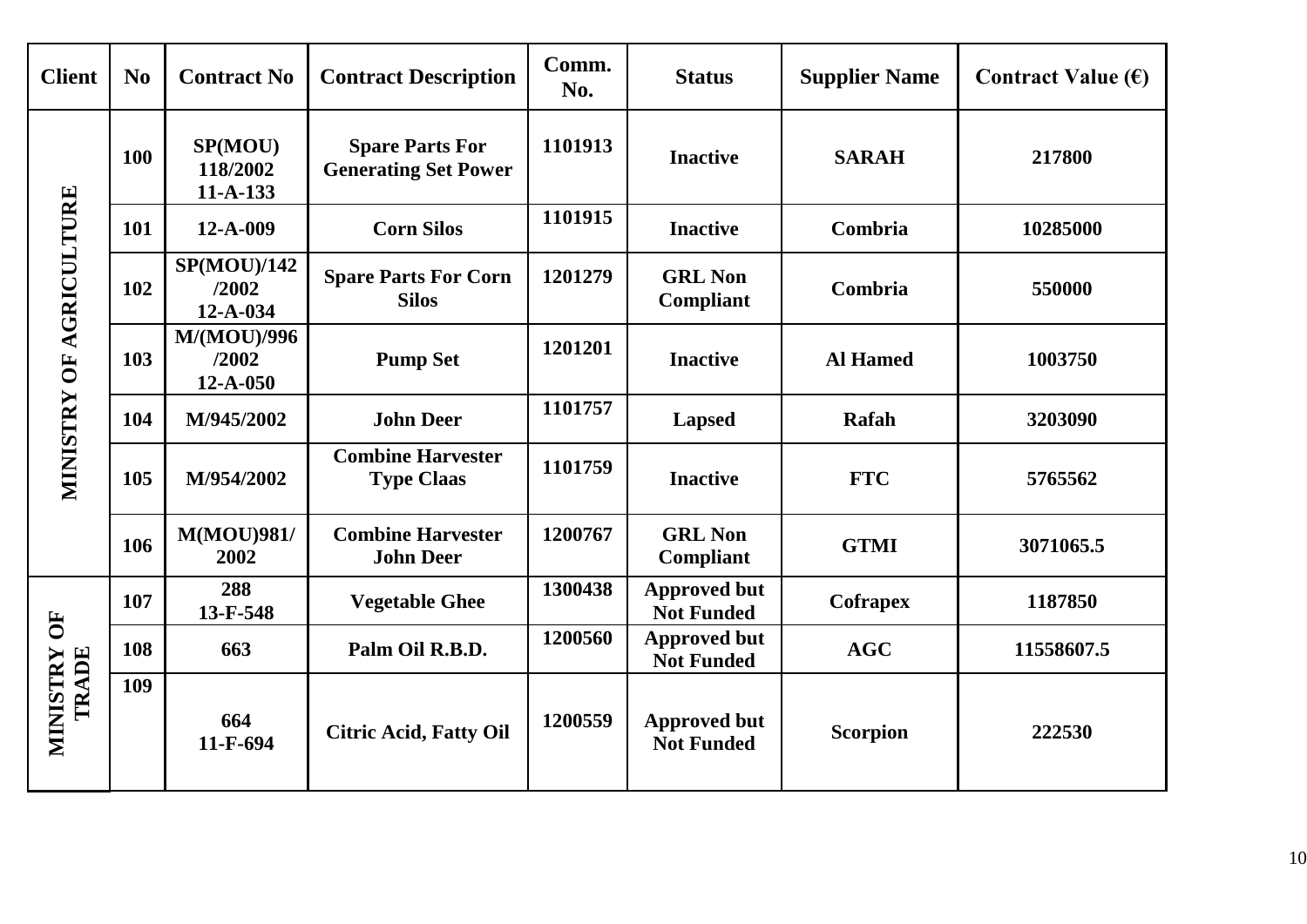| <b>Client</b>     | N <sub>0</sub> | <b>Contract No</b>      | <b>Contract Description</b>      | Comm.<br>No.       | <b>Status</b>                            | <b>Supplier Name</b> | Contract Value $(\epsilon)$ |
|-------------------|----------------|-------------------------|----------------------------------|--------------------|------------------------------------------|----------------------|-----------------------------|
|                   | <b>110</b>     | 665<br>669              | <b>Terylene Cloth</b>            | 1101831            | <b>Approved but</b><br><b>Not Funded</b> | <b>Afrodite</b>      | 22000                       |
|                   | 111            | 666                     | <b>Palm Kennel Oil</b><br>R.B.D. | 1200558            | <b>Approved but</b><br><b>Not Funded</b> | <b>AFICO</b>         | 712250                      |
|                   | 112            | 69<br>$012 - F - 015$   | <b>Cooking Food Salt</b>         | 1200770            | <b>Approved but</b><br><b>Not Funded</b> | <b>Rahaf</b>         | 79100                       |
|                   | 113            | 773<br>12-F-0248        | <b>Full Cream Milk</b><br>Powder | 1200769            | <b>Approved but</b><br><b>Not Funded</b> | <b>SARAH</b>         | 2108299.6                   |
|                   | 114            | 10-O-890                | <b>Offset Paper</b>              | 1001486            | <b>Approved but</b><br><b>Not Funded</b> | Al muntaha           | 197417.22                   |
| MINISTRY OF TRADE | 115            | 12-Q-867                | <b>Freon Gas</b>                 | 1101831<br>1201204 | <b>Approved but</b><br><b>Not Funded</b> | <b>FTC</b>           | 157297.872                  |
|                   | 116            | 12-Q-898                | <b>Storage Batteries</b>         | 1201200            | <b>Approved but</b><br><b>Not Funded</b> | <b>Scorpion</b>      | 109986.8                    |
|                   | 117            | 11/H/370                | <b>Ceiling Fans Funding</b>      | 1101650            | <b>Approved but</b><br><b>Not Funded</b> | <b>Al Hamed</b>      | 393929                      |
|                   | 118            | 12/Q/296/P.P9<br>6/2002 | <b>Polypropylene Bags</b>        | 1201280            | <b>Approved but</b><br><b>Not Funded</b> | Al muntaha           | 324000                      |
|                   | 119            | 12-CO-268               | <b>Shower Trays</b>              | 1201683            | <b>Approved but</b><br><b>Not Funded</b> | <b>Scorpion</b>      | 211904.5                    |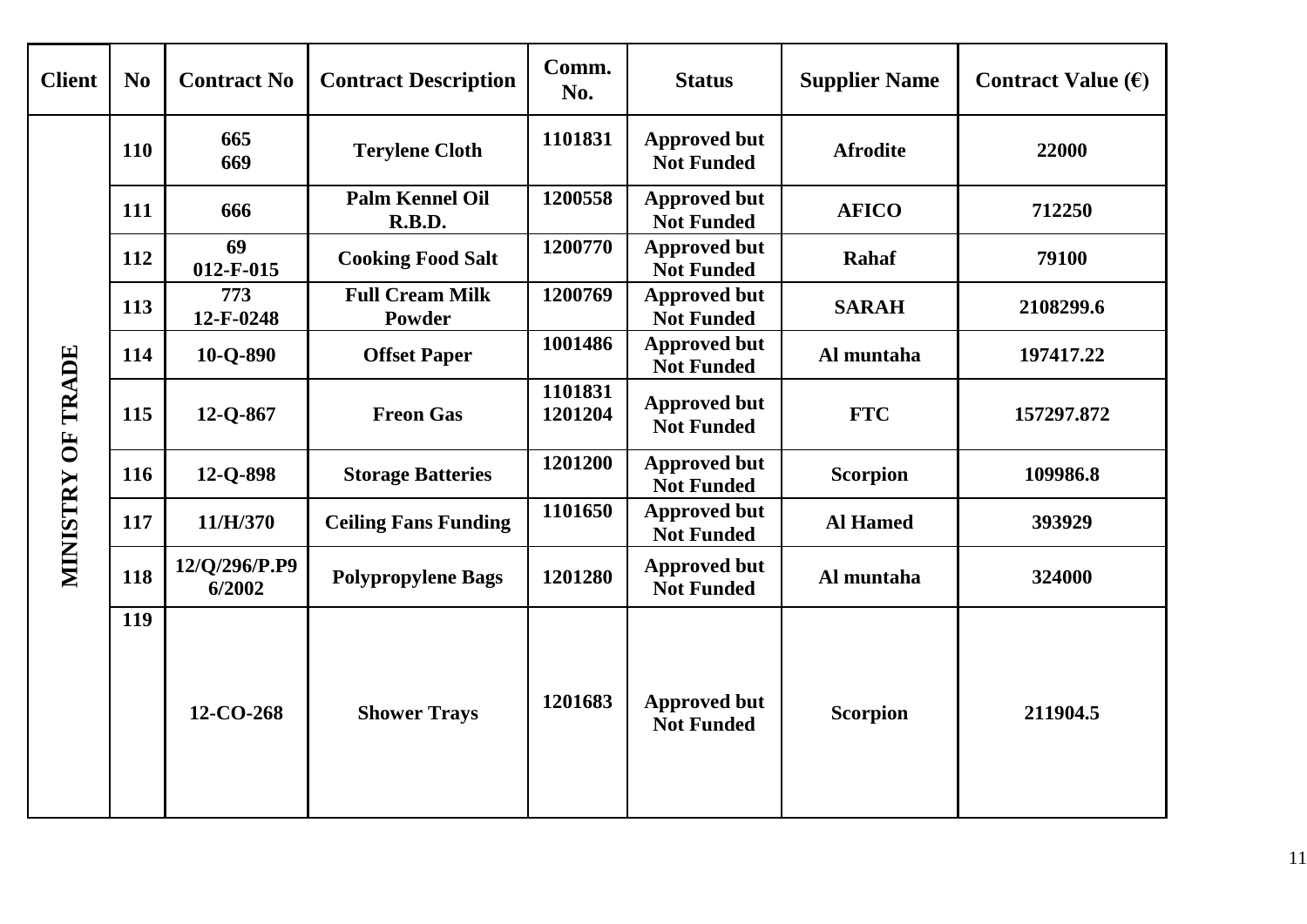| <b>Client</b>     | N <sub>0</sub> | <b>Contract No</b>   | <b>Contract Description</b>             | Comm.<br>No. | <b>Status</b>                            | <b>Supplier Name</b> | Contract Value $(\epsilon)$ |
|-------------------|----------------|----------------------|-----------------------------------------|--------------|------------------------------------------|----------------------|-----------------------------|
|                   | 120            | 12-CO-486            | <b>Equal Angles</b>                     | 1201613      | <b>Approved but</b><br><b>Not Funded</b> | Al muntaha           | 605000                      |
|                   | 121            | 12-CO-487            | <b>Chequered Plates</b>                 | 803122       | <b>Approved but</b><br><b>Not Funded</b> | <b>Afrodite</b>      | 315700                      |
|                   | 122            | 12-CO-489            | <b>IPE Steel Joists</b>                 | 803117       | <b>Approved but</b><br><b>Not Funded</b> | Al muntaha           | 1512500                     |
|                   | 123            | 11-Q-969             | <b>Storage Batteries</b>                | 1100449      | Approved $\&$<br><b>Funded</b>           | <b>AFICO</b>         | 413600                      |
|                   | 124            | 11/Q/P.P/20/<br>2002 | <b>Poly Propylene Bags</b>              | 1100454      | <b>Approved but</b><br><b>Not Funded</b> | <b>FTC</b>           | 324000                      |
| MINISTRY OF TRADE | 125            | 10-Q-927             | <b>Roll Paper</b>                       | 1001985      | <b>Approved but</b><br><b>Not Funded</b> | <b>Scorpion</b>      | 412500                      |
|                   | 126            | $10 - Q - 940$       | <b>Photo Copying</b><br><b>Machines</b> | 1002106      | <b>Approved but</b><br><b>Not Funded</b> | <b>Cofrapex</b>      | 55000                       |
|                   | 127            | $11 - Q - 943$       | <b>Tyres</b>                            | 1100102      | Approved &<br><b>Funded</b>              | <b>AGC</b>           | 550569                      |
|                   | 128            | 11-H-352             | <b>Wires</b>                            | 1100448      | Approved &<br><b>Funded</b>              | <b>East Star</b>     | 290187                      |
|                   | 129            | 11-Q-958             | <b>Art Paper</b>                        | 1100583      | Approved &<br><b>Funded</b>              | Alpha Co.            | 295680                      |
|                   | 130            | 11-Q-985             | <b>Tyres For Trucks</b>                 | 1101647      | Approved &<br><b>Funded</b>              | <b>GMTI</b>          | 1348600                     |
|                   | 131            |                      |                                         |              |                                          |                      |                             |
|                   |                | 13/F/884             | <b>Black Tea</b>                        | $-$          | ۰.                                       | <b>Naveen</b>        | 535150                      |